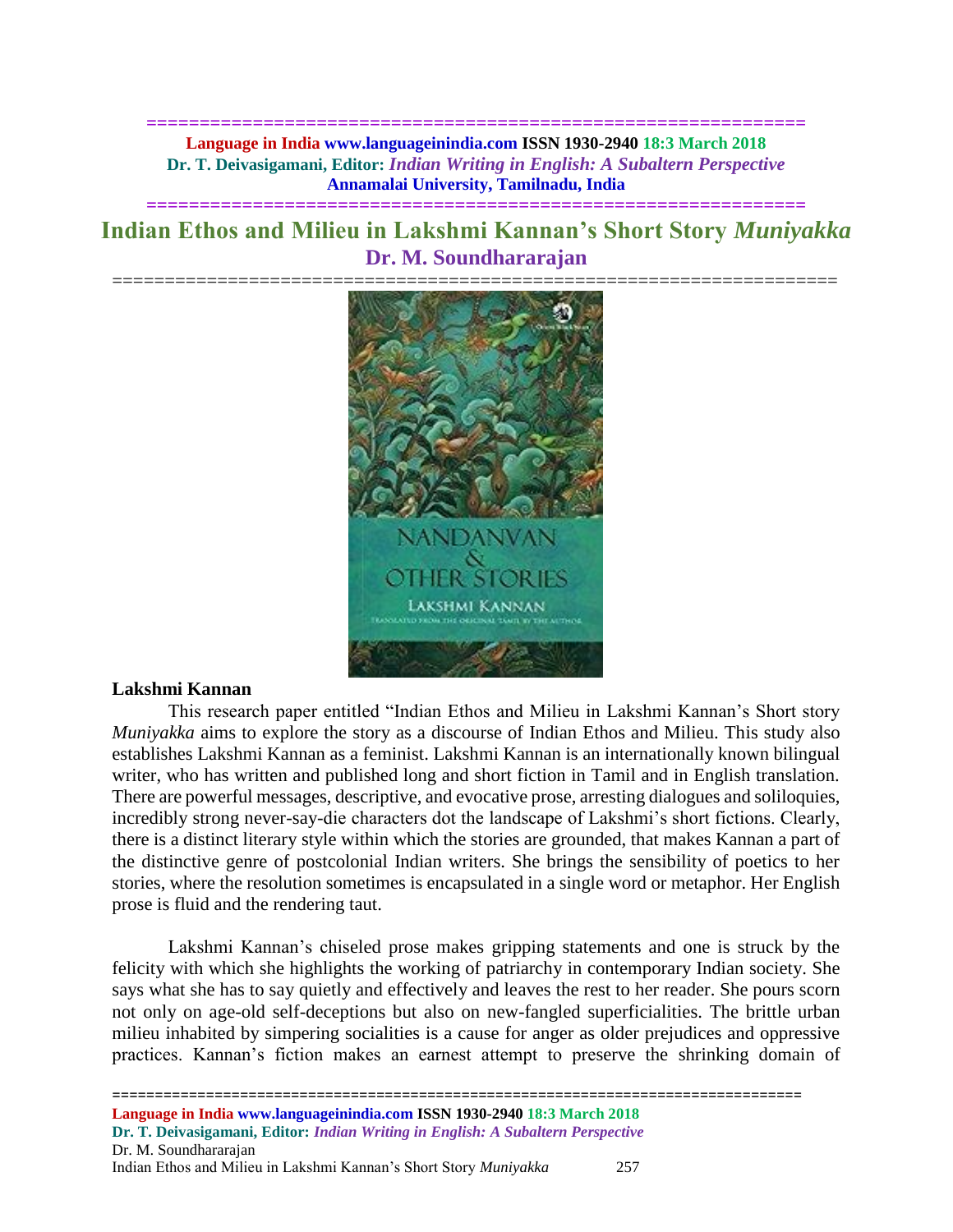innocence and purity in her both life and relationships. What sets Lakshmi Kannan apart is her seemingly effortless ability to capture the flavour of the Tamil Brahmin milieu. Though critical of the secondary status is accorded to women in Tamil society, she also showcases its liberal outlook in certain instances. Lakshmi Kannan's immaculate grip over her medium is definitely commendable as, it enables her to shift from one realm of human experience to another so seamlessly and effortlessly.



Lakshmi Kannan Courtesy:<http://archive.jaipurliteraturefestival.org/jlfspeakers/lakshmi-kannan/>

### **Struggle and Inevitable Pain**

Kannan's characters reflect their strength of spirit as they struggle with the inevitable pain of existence, everyday grievances and prejudices, the indomitable will to survive loneliness and sorrow, and the confidence to resolve inner and external conflict. Her protagonists reveal themselves through soliloquies, dialogue, and evocative silences. Her rhythms and idioms of the Tamil world translate into fluid and sensitive prose in English, masterfully retaining the intensity and ethos of the original. The spectrum of experiences and sensibilities depicted in these lucid, probing, and absorbing narrative style. This study highlights how does Muniyakka resist Indian patriarchal society and its Ethos and Milieu.

## *Muniyakka –* **Feminism and Fidelity**

Lakshmi Kannan's famous story *Muniyakka* treats the issue of gender from an entirely different perspective. It is cast in surrealistic mode. It is a short story feminism which is the other side of the coin of wifely fidelity. The character Muniyakka is from a servant class. Her life story involves strategies to survive, negotiating difficult situations and yet maintaining her selfhood and independence. Being a shrewd woman, because she is illiterate, she has to exercise her native wisdom. She has no one to turn to her husband Bairappa wasted his life and hers. Her sons are "shameless bastards". She has no hesitation in cursing them in her rasping soliloquies, for which she is famous. She is 'The Walkie-Talkie' for the children in the neighbourhood who are amused by her sight. Paradoxically she has a fierce loyalty to her dead husband. she never fails to perform the rituals on his obsequies day. She punctiliously arranges bathe freshly washed banana leaf all the things dear to the departed soul, including a packet of his favourite brand of *beedi* and a bottle of toddy, which she hands to Thimmayya as a ritual offering. She performs the *sbraddha* in her hut meticulously. What is odder is that, on that day, she wears a clean saree, flowers on her hair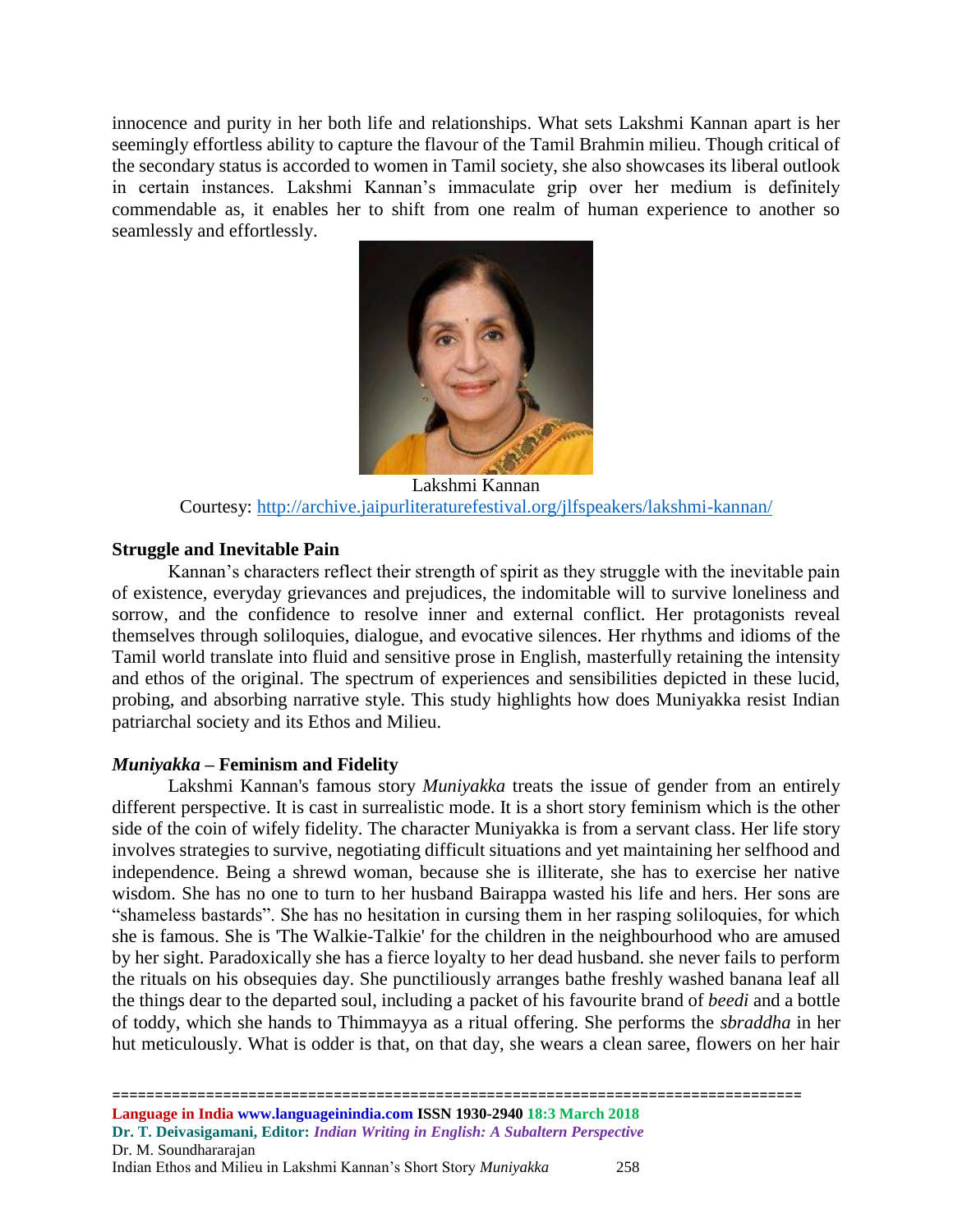and *a blight kumkum* on the brow, her face glowing as if in youth. The inoment the *sbraddha* is done over. she sweeps the hut clean and delivers a sermon on empty human relationships:

'Husband!. .. Son! What humbug all these relationships are ... huh!. She is delivered of the bondage, of her servile role. she is now a free spirit. Lakshmi Kannan brilliantly exploits the features of the Gothic to underscore this perception. Muniyakka's lonely hut in the corner of Rao's bungalow is iconographic of her fiercely independent spirit. In the "inky darkness", her hut is surrounded by the coconut grove with its eerie atmosphere, the jackfruit tree, the stormy wind howling through the foliage, the incensed figure of Muniyakka sits, conversing with her favourite ghosts and "devils". They are "being essentially female in their form". Her abject poverty and minimal existence, which is a social detail creating awareness of her class situation, is off-set by her undaunted dancing with the devil. The author succeeds in projecting a supernatural female force out of this famous servant woman Muniyakka, who occupies a prime place in the gallery of female figures Lakshmi has created.

#### **Women's Superstitions**

The other aspect of gender critique in the story is Muniyakka's castigation of women's superstitions in propitiating snake idols made of stone in the temple as Fertility Gods, feeding them with milk, decorating them with vermillion and flowers. Muniyakka also serves in the shrine. It is her responsibility to clean up the mess of piety created by the worship after the women leave the premises. She curses them heartily and lambastes them for their foolish beliefs. The author surely exposes the ambivalence of such a folk faith, in ordinary circumstances the snake is feared and distrusted and killed pitilessly but is revered in stone when women pray for a male child. Throughout the story the hooded cobra is a striking image and contributes much to the Gothic ambience.

#### **Gothic Narrative Dealing with Gender Issues**

If *Muniyakka* is a quintessential Gothic narrative, dealing with the gender issues of woman as wife, woman as mother, and woman as a free force. we have, at There is the other end of the spectrum, a highly discursive, intellectual story, modern and cosmopolitan in its ethos and mode of writing. Lakshmi Kanrian's keen artistic imagination works discursively.

#### **Dialectics of Woman Being a Woman**

This story examines the "dialectics of a woman being a woman, and woman becoming a woman for the sake of men. Its discursive span is quite striking". Thus between "Muniyakka" and "Simone de Beauvoir and the Manes", Lakshmi Kannan has achieved two different realisations of the feminist short story. Lakshmi Kannan brings in her favourite staple character in many of her stories. Muniyakka to strikes at entrenched establishment thinking. The solicitude of the devil that the women really experience a different order of reality.

It is Muniyakka in the story, who firmly turns her back on the dead wood in tradition and encourages the child to be free. She is the alternative image of women set against the traditional archetypes so that Lakshmi projects her as strong, spirited, independent, and rational. Paradoxically enough, she believes in devils, even communes with them, takes direction and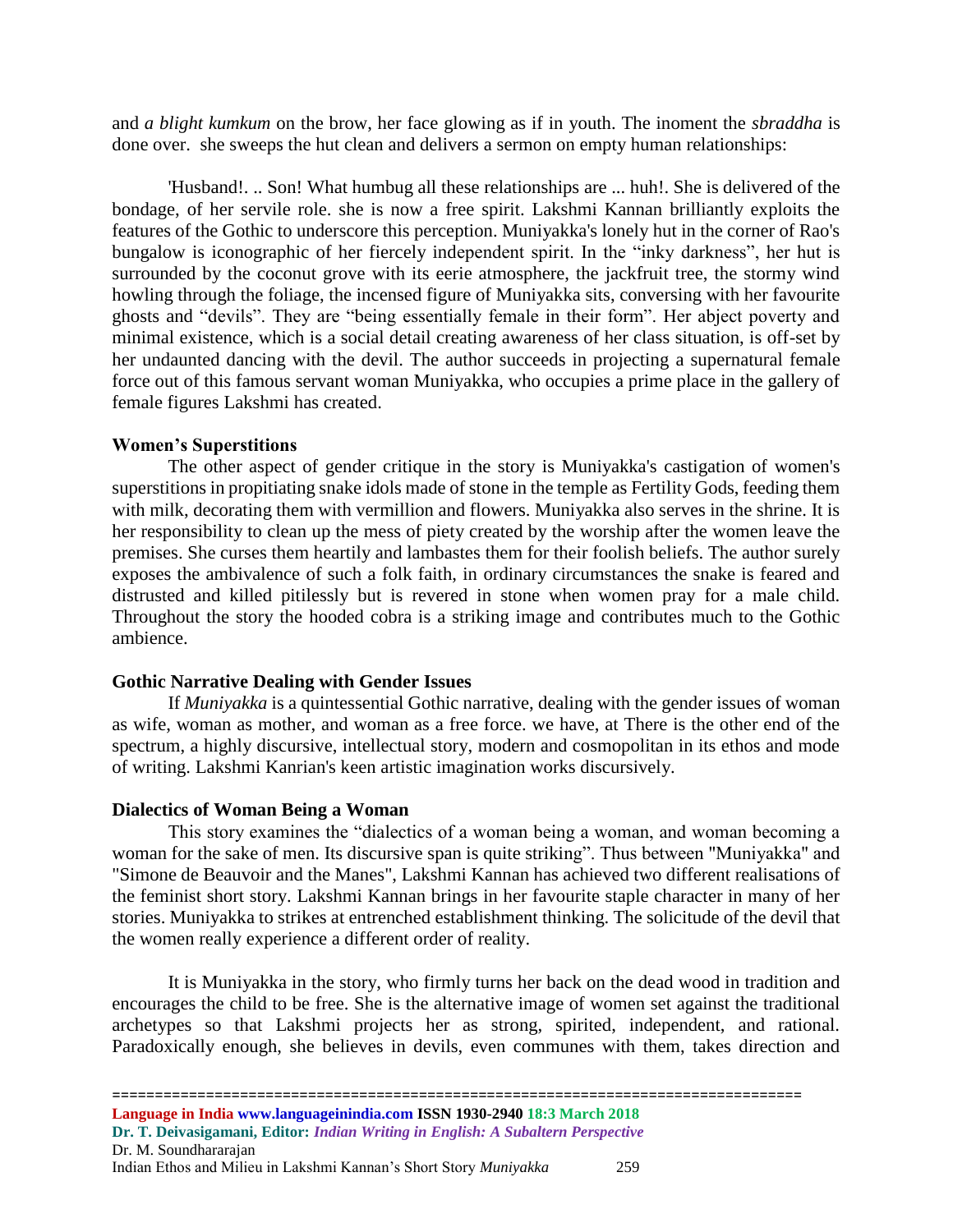protection from the good devil, *"Olle Pichachi "*against the "assault of the wicked devil" *Kettu Pichachi.*

Her talk and habits and stories are so captivating to the child that she wants to know, 'Muni ... Muniyakka ... you ... who are you? I mean, are you a woman or a devil?' This innocent doubt of the child can be interpreted as the author's challenge to patriarchy and its cultural practices. Muniyakka's answer at once touches the supernatural and rational levels. She tells the child that she can practise sorcery and out-devil the devil, the wicked one. She explains "with a broad grin" that 'we should also have some wickedness within us. Otherwise any rogue will devour us. You must realise that, Surely, it is a lesson in strategy for women to stave off society's attempt to annihilate their self.

### **Purgatory Function**

Lakshmi simply excelled herself in creating this poignant Gothic tale, making a modern institution like hospital her Dantean purgatory. Lakshmi uses the short story form to explore the hidden, dark motivation and drives in the recesses of human consciousness and the unconscious.

Lakshmi Kannan's short stories are an important contribution to contemporary Indian literature. Basically, she draws her characters and voices from the middle class, with which she is conversant. She also has the necessary power of empathy to construe life lived in other material conditions. She is committed to examining issues in feminist ideology and study the functioning of patriarchy in society. But, she is not the one to allegorise human beings into abstract categories and demonise any particular sex or a system, be it the male or the family. Her writings have always been marked by a certain-urbaneness, respect for polyvalence, a genuine concern to resolve problems rather than stand impaled on issues for their own sake. Hence. her critiques of institutional structures have invariably been nuanced and multifaceted. Her art and craft owe much to her sensitivity to language and feelings. Hence, she is a mistress of creating a striking atmosphere and ambience. Her word-horde is amazing from which she quarries most appropriate and revealing expressions. They give texture of poetry to her stories. Her narrative technique and discursive tools are therefore never mechanical. They emerge in consonance with the experiences, she wants to depict. The Indian ethos and idiom are superbly captured in her resonant English.

**====================================================================**

## **Work Cited**

Kannan,Lakshmi. *Rhythems: A Collection of Short Fiction*. New Delhi:Vkas Publishing,1986.Print.

---*Nandanvan and Other Stories*. New Delhi:Orient BlackSwan, 2011.Print.

---*Parijata and Other stores*. New Delhi:Vkas Publishing,2002.Print.

*---* India Gate and Other Stories. OUP: Disha Booka, 1993.Print

---*Indian Gate and Other stories*.New Delhi:Vkas Publishing,2004.Print.

--- *The Glass Bead Curtanian*.New Delhi: Vitasta,2016.Print.

De Beauvoir,Simone.*The Second sex.New York* : Vintage,2010.Print.

Millett,Kate*. Sexual Politics*. Chicago: Illinois UP,2000,Print..

Coupe, Laurence. Ed. *The Green Studies Reader*. New York:Routledge, 2000.Print.

Gisbert, Pascal S.J*.Fundamentals of Sociology*. New Delhi: Orient Longman. 1973.Print

Lysander*,* H.C. *Elements of Sociology.* Madras: Popular Book Depot, 1974.Print

=================================================================================

**Language in India www.languageinindia.com ISSN 1930-2940 18:3 March 2018 Dr. T. Deivasigamani, Editor:** *Indian Writing in English: A Subaltern Perspective* Dr. M. Soundhararajan Indian Ethos and Milieu in Lakshmi Kannan's Short Story *Muniyakka* 260